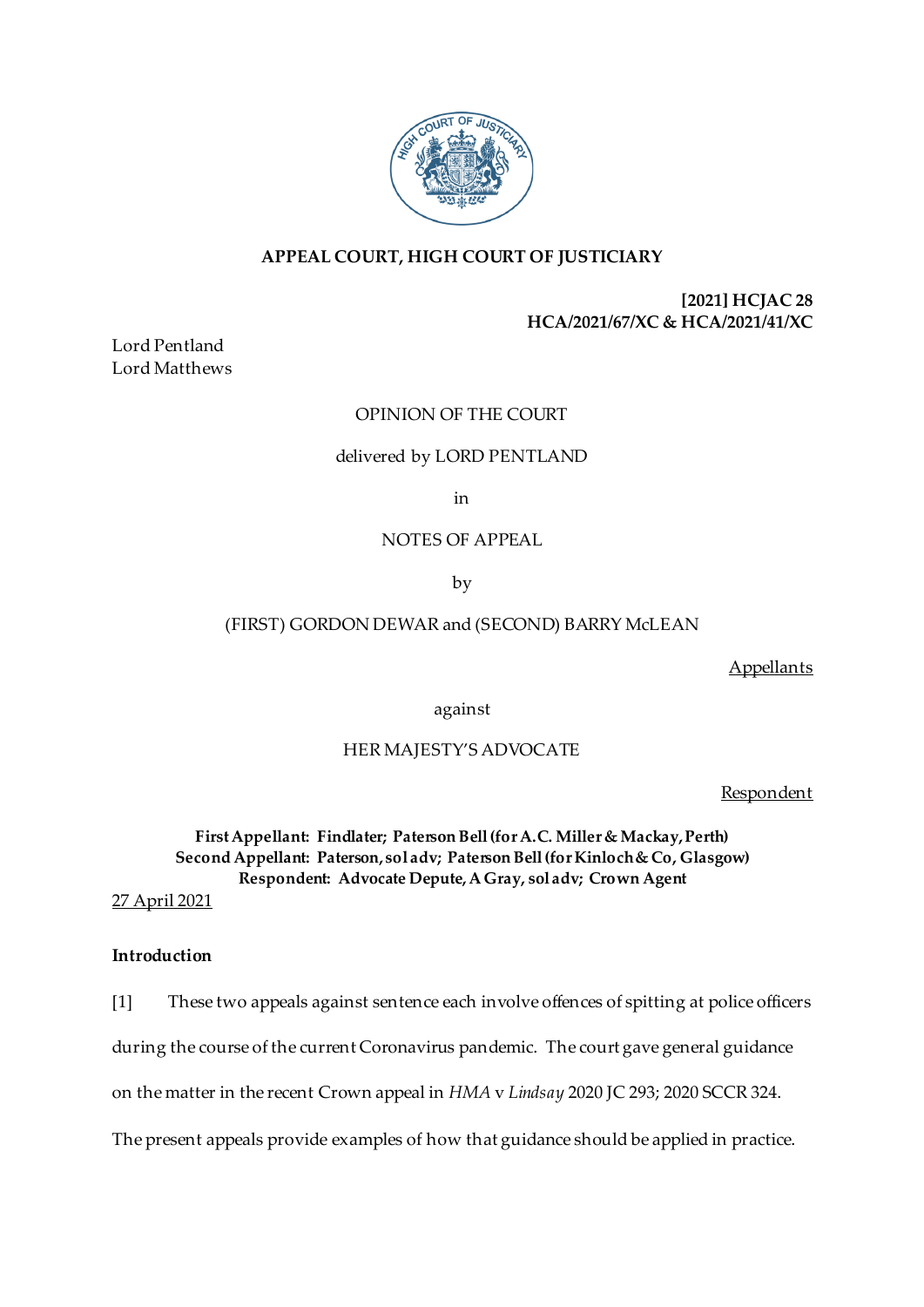### **Gordon Dewar**

[2] On 16 February 2021 at Perth Sheriff Court the appellant tendered a guilty plea to an indictment served in terms of section 76 of the Criminal Procedure (Scotland) Act 1995 containing two charges alleging offences committed on 4 December 2020 in Mill Street, Perth. The first charge was one of behaving in a threatening or abusive manner which was likely to cause a reasonable person to suffer fear or alarm in that he acted in an aggressive manner towards police officers, shouted and swore at them and called them derogatory and racially offensive names, contrary to section 38(1) of the Criminal Justice and Licensing (Scotland) Act 2010; this charge was racially aggravated. The second charge was of assaulting a police officer, who was then acting in the course of her duties, by spitting on her face. The sheriff's report explains that the appellant was drunk at the time of the offences. The police had been summoned to deal with him. They intended to take the appellant home, a course of action to which he apparently took exception. He shouted and swore at the officers and, what was worse, deliberately spat in the face of one of them.

[3] In respect of charge 1, the sheriff imposed a sentence of 6 months' imprisonment discounted from 9 months to reflect the early plea. In respect of charge 2, the sheriff imposed a sentence of 22 months' imprisonment discounted from 33 months. The sentences were ordered to run concurrently. In the present appeal no issue was taken with the sentence for charge 1 or with the level of discount on the second charge. The challenge was solely to the headline sentence of 33 months imprisonment selected by the sheriff on charge 2.

[4] Mr Findlater, who appeared on behalf of the appellant, drew attention to *HMA* v *Lindsay supra*. There the court increased a sentence of 4 months' imprisonment, discounted from 6 months to reflect the guilty plea, to one of 10 months' imprisonment discounted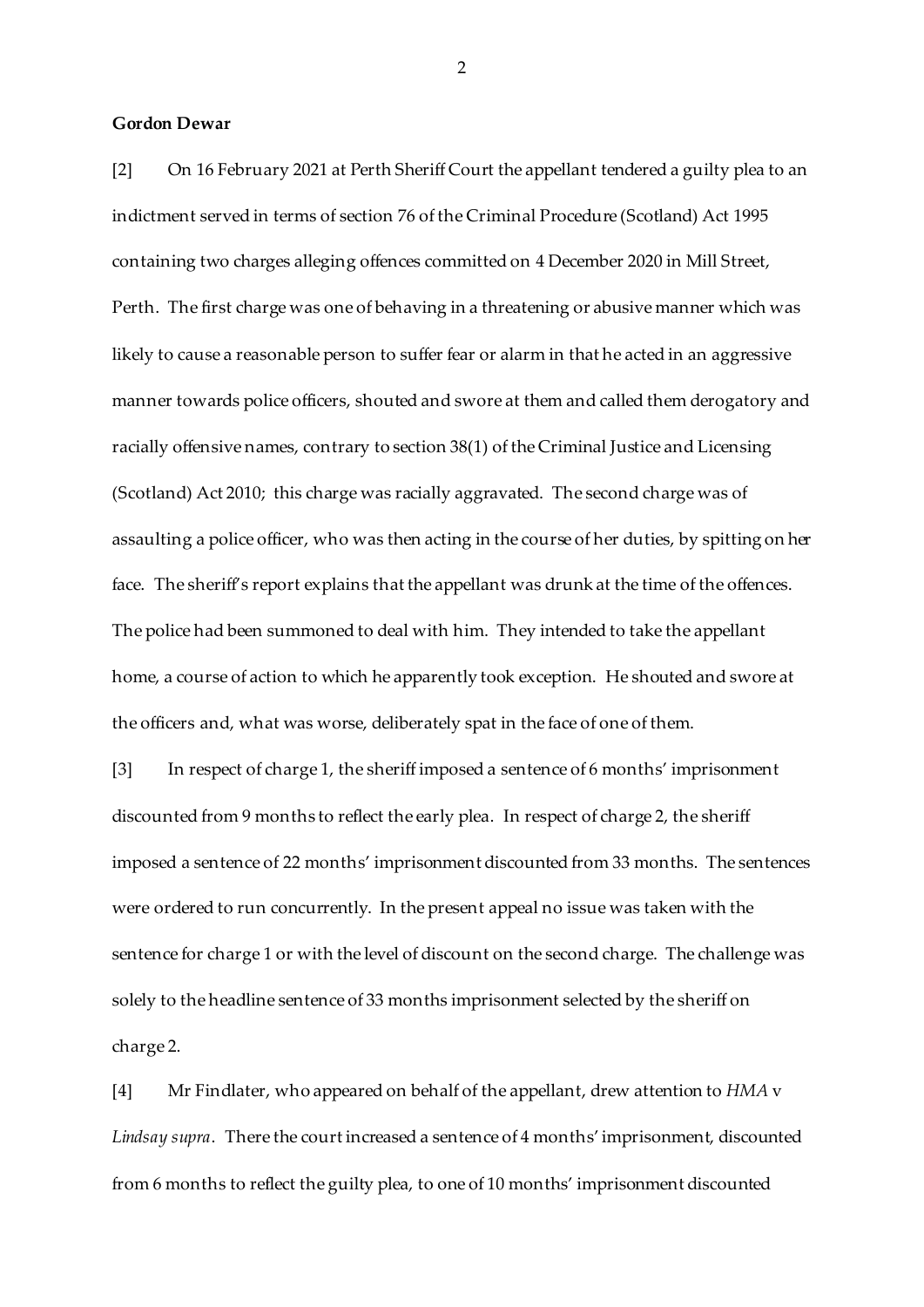from 15 months. The charge was one of culpably and recklessly coughing in the faces of two police officers to the danger of their lives. The respondent had what was described as an "appalling" criminal record, which included 30 contraventions of the Police (Scotland) Act 1967, section 41(1)(a) or of the Police and Fire Reform (Scotland) Act 2012, section  $90(1)(a)$ .

[5] The appellant in the present case has a history of consistent offending dating from 2006. He has been convicted at sheriff and jury level on three occasions of a total of seven charges inferring violence. He has nine convictions for contraventions of the Police (Scotland) Act 1967, section 41(1)(a) or of the Police and Fire Reform (Scotland) Act 2012, sections  $90(1)(a)$  or  $(2)(a)$ .

[6] It was submitted on behalf of the appellant that the starting point of 33 months selected by the sheriff was excessive, particularly when the circumstances of the appellant's case were looked at in comparison to those of the respondent in *Lindsay*. In *Lindsay*, the court drew attention to the fact that the charge narrated danger to the lives of the police officers. That aggravation was absent in the appellant's case. While the appellant had been convicted on three occasions at sheriff and jury level for offences inferring violence, it was said that he had significantly less in the way of analogous convictions when compared to *Lindsay* and significantly less of a history of offending in general.

[7] We consider that the sheriff was undoubtedly right to take a serious view of the appellant's conduct in assaulting a police officer by spitting at her in the face from close range. As the sheriff aptly observes, such conduct is all the more deplorable in the course of the pandemic. Moreover, the appellant was drunk at the time.

[8] Nonetheless we consider that there is force in the submission that the sentence selected by the sheriff was excessive when compared with that imposed by this court in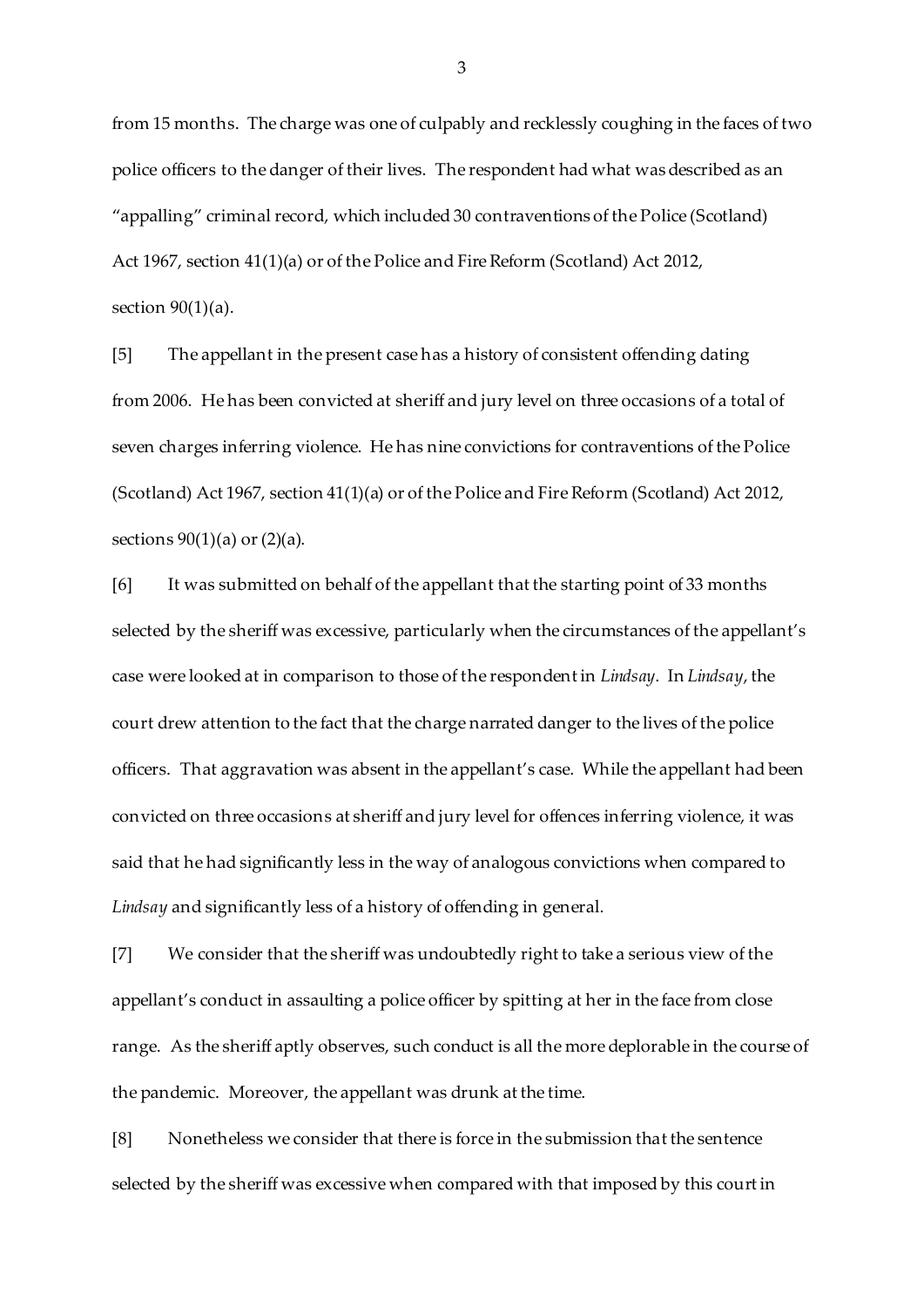*Lindsay*. Like the appellant in that case the present appellant has a disgraceful record of previous offending. We do not consider it appropriate or helpful to seek to draw fine distinctions between the respective records of the two offenders. The fact remains, however, that a starting point of 33 months imprisonment is more than twice the headline sentence considered appropriate by this court in *Lindsay*. Taking account of all the relevant features of the present case, we consider that a starting point of 15 months imprisonment would be appropriate. This falls to be discounted by one third to reflect the early plea. In the result, we shall quash the sentence imposed by the sheriff on charge 2 and substitute for it a sentence of 10 months imprisonment.

### **Barry McLean**

[9] The appellant pled guilty to three charges: shouting and swearing at police officers and threatening them with violence; assaulting two officers by spitting at them; and struggling violently whilst in a police car to the danger of its occupants. He was sentenced to 9 months' imprisonment reduced from 12 months on the first charge, 18 months reduced from 2 years on the second, and 18 months reduced from 2 years on the third. The sentences on the first and third charges were ordered to run concurrently, but the sentence on the second charge (the offence of spitting at the officers) was to be consecutive. The net result was a sentence of 3 years imprisonment.

[10] Leave to appeal was granted at the second sift on the basis that, standing the decision in *Lindsay* v *HMA supra*, the starting point for the spitting charge was too high and it was arguable that the sentence on that charge should have been made concurrent with the other two sentences.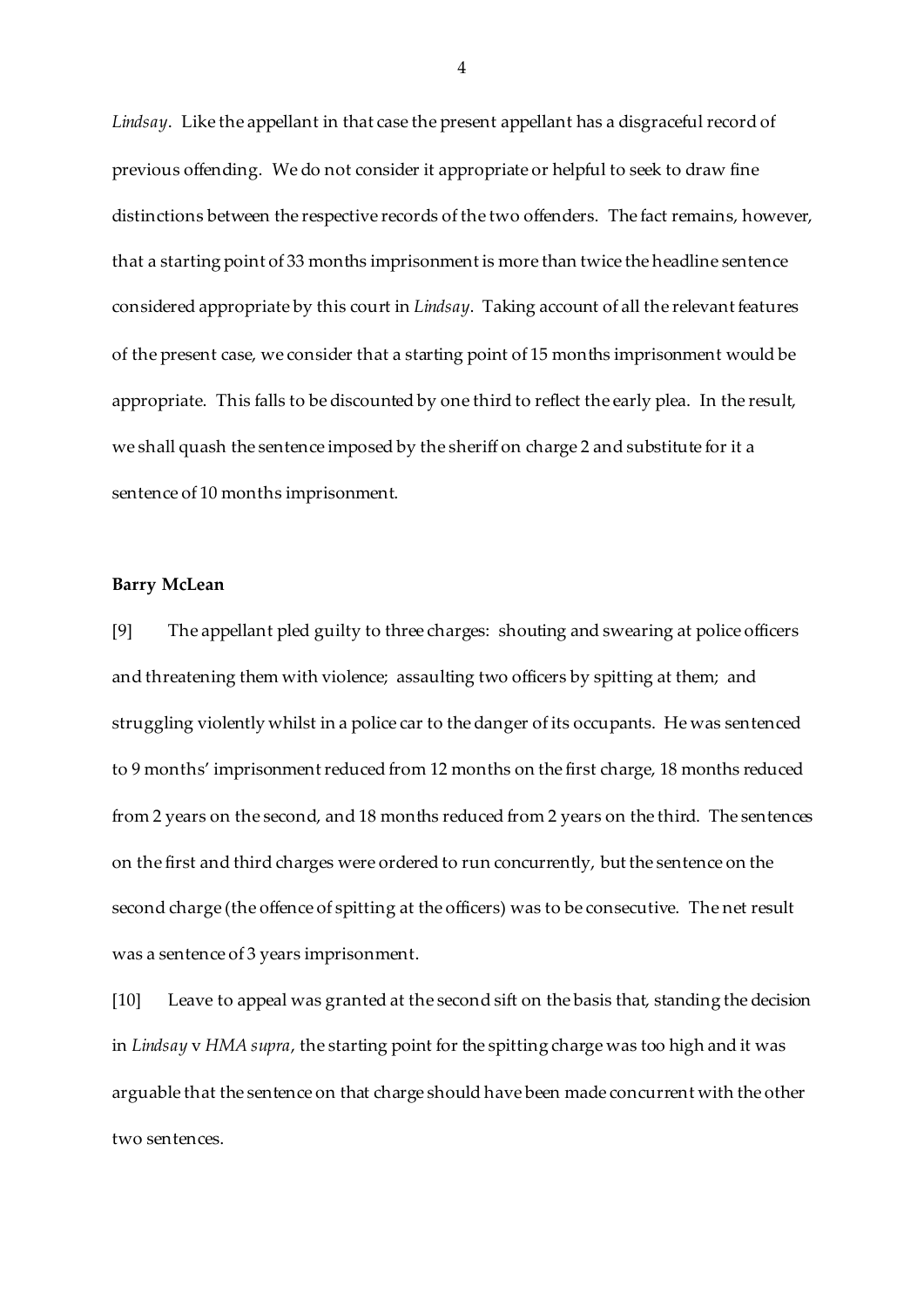[11] In the present case the appellant has a less extensive record than the appellant in *Lindsay*, but we note that it includes a sentence of 5 years' imprisonment imposed in the High Court for offences under the Misuse of Drugs Act 1971 and the Firearms Act 1968.

[12] We have no difficulty in agreeing with the sheriff that assaulting police officers by spitting at them during the pandemic amounts to a serious offence. Nonetheless, we consider that the starting point of 2 years' imprisonment selected by the sheriff was too high, having regard to the guidance provided by this court in the case of *Lindsay*. In our opinion, the gravity of the appellant's conduct would have been sufficiently marked by a headline sentence of 12 months imprisonment, discounted to 9 months for the guilty plea.

[13] That leaves the question of whether the sheriff erred in making the sentence for the spitting charge run consecutively to the other two sentences. The sheriff took the view that this aspect of the appellant's conduct was separate from the behaviour reflected in the other charges and that the appellant's decision to assault two police officers by spitting at them at the height of the pandemic was a conscious and additional course of action which required the sentence to be treated separately and to be served consecutively. He did not consider that there should be, in effect, no additional penalty in respect of the assault by spitting charge. Before us Mr Paterson, who appeared for the appellant, submitted that the correct approach was to regard all that the appellant did as amounting to a single course of conduct. Moreover, the sheriff had failed to have regard to the totality of the sentences he imposed. [14] We are persuaded that the sheriff erred in deciding to make the sentence for the assault by spitting a consecutive one. We note that this offence was committed at the same time and in the same circumstances as the other two offences. It constituted a component, no doubt a deplorable one, of what was in reality a single course of disorderly behaviour directed by the appellant at police officers. We acknowledge that there is no hard and fast